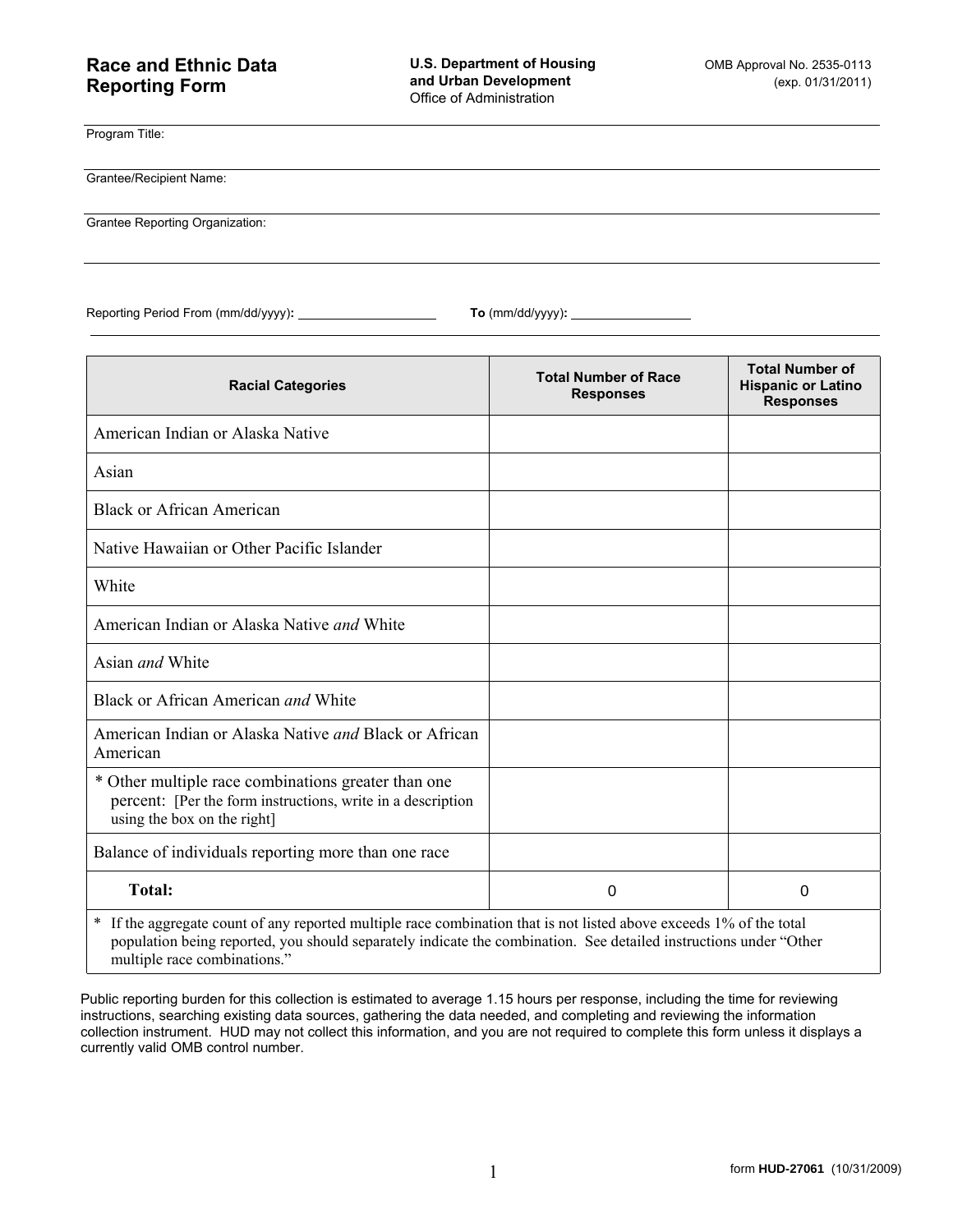## **Instructions for the Race and Ethnic Data Reporting form** (HUD-27061)

## **A. General Instructions:**

This form is intended to be used by two categories of respondents: (1) applicants requesting funding from the Department of Housing and Urban Development (HUD); and (2) organizations who receive HUD Federal financial assistance that are required to report race and ethnic information.

In compliance with OMB direction to revise the standards for collection of racial data, HUD has revised its standards as depicted on this form. The revised standards are designed to acknowledge the growing diversity of the U.S. population. Using the revised standards, HUD offers organizations that are responding to HUD data requests for racial information, the option of selecting one or more of nine racial categories to identify the racial demographics of the individuals and/or the communities they serve, or are proposing to serve. HUD's collection of racial data treats ethnicity as a separate category from race and has changed the terminology for certain racial and ethnic groups from the way it has been requested in the past using two distinct ethnic categories. The revised definitions of ethnicity and race have been standardized across the Federal government and are provided below.

**1.** The two ethnic categories as revised by the Office of Management and Budget (OMB) are defined below.

**Hispanic or Latino.** A person of Cuban, Mexican, Puerto Rican, South or Central American, or other Spanish culture or origin, regardless of race. The term "Spanish origin" can be used in addition to "Hispanic" or "Latino."

**Not Hispanic or Latino.** A person not of Cuban, Mexican, Puerto Rican, South or Central American, or other Spanish culture or origin, regardless of race.

**2.** The five racial categories as revised by the Office of Management and Budget are defined below:

**American Indian or Alaska Native.** A person having origins in any of the original peoples of North and South America (including Central America), and who maintains tribal affiliation or community attachment.

**Asian.** A person having origins in any of the original peoples of the Far East, Southeast Asia, or the Indian subcontinent including, for example, Cambodia, China, India, Japan, Korea, Malaysia, Pakistan, the Philippine Islands, Thailand, and Vietnam.

**Black or African American.** A person having origins in any of the black racial groups of Africa. Terms such as "Haitian" or "Negro" can be used in addition to "Black" or "African American."

**Native Hawaiian or Other Pacific Islander.** A person having origins in any of the original peoples of Hawaii, Guam, Samoa, or other Pacific Islands.

**White.** A person having origins in any of the original peoples of Europe, the Middle East or North Africa.

**Note:** The information required to be reported may be collected and submitted to HUD via the use of this form or by other means, such as summary reports or via electronic reporting mechanisms. The primary goal to be achieved is the provision of the summary racial and ethic data of the population(s) proposed to be served or that is being served by your organization in a consistent manner across all HUD programs.

## **B. Specific Instructions for Completing the Form:**

Organizations using this form should collect the individual responses from the community of individuals you intend to serve or those that you are serving, as applicable. After the individual collections are gathered, you should report (via this form or by the use of other means such as electronic reports that provide the summary data required by this form) the aggregate totals of the racial and ethnic data that you collect via the applicable categories as described below:

**Total Number of Racial Responses:** Under this column you should indicate the total number of responses collected in the blocks next to the applicable categories.